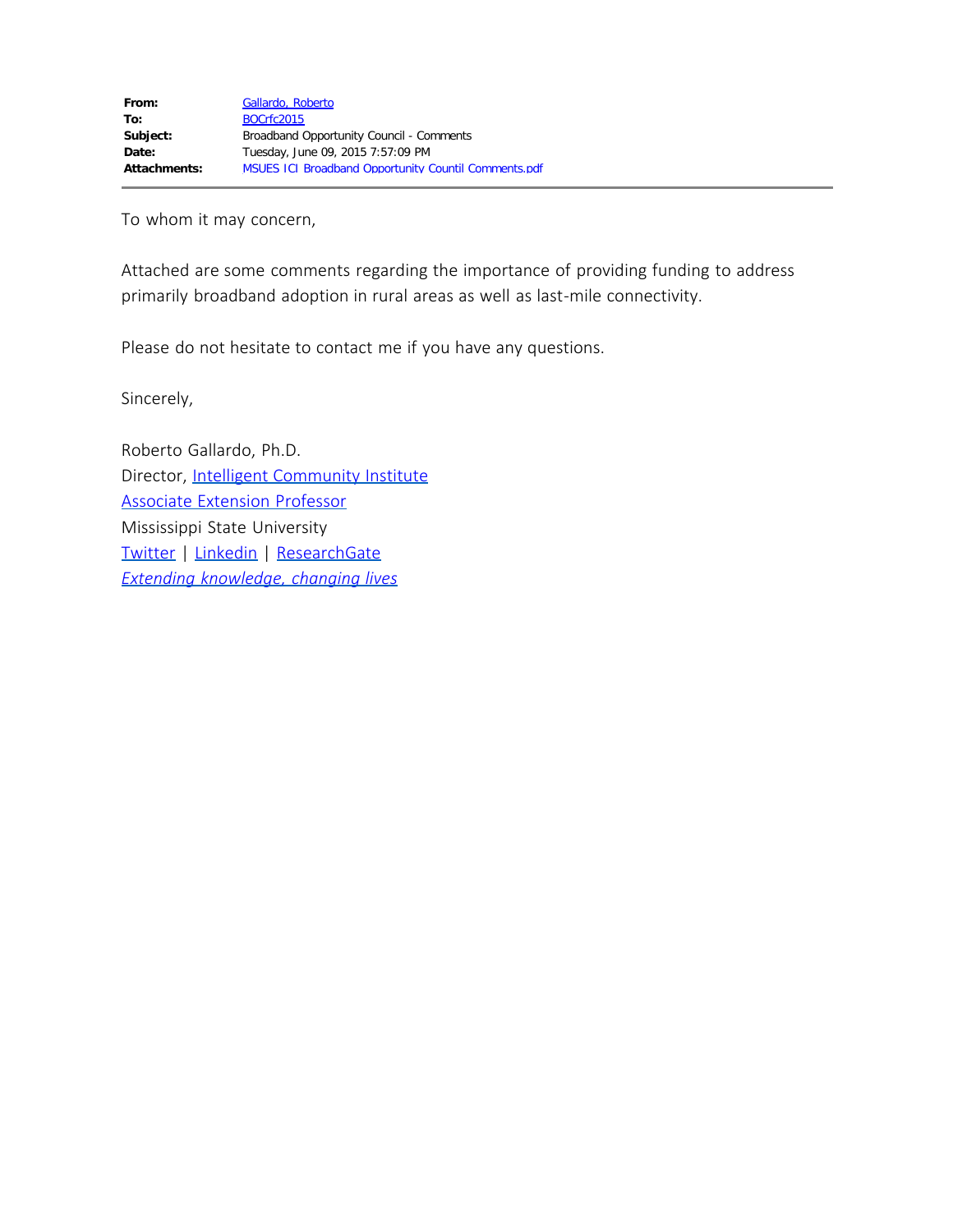

June  $9<sup>th</sup>$ , 2015

Broadband Opportunity Council,

Broadband is the  $21<sup>st</sup>$  century infrastructure. As more and more services and applications migrate to online platforms, not having access to or not knowing how to use the technology places communities and individuals farther behind in this digital age. This digital divide is a real threat to both community and economic development and consists primarily of (1) lack of access/affordability as well as (2) lack of education and knowledge on the technology's benefits and potential.

The extension service and the land-grant university system have been increasing awareness, educating clientele, and disseminating innovation regarding agriculture for the past 100 years. Therefore, it is an ideal candidate to continue to increase awareness and disseminate innovation but this time, in addition to agriculture-related matters, on the implications of the digital age.

With this in mind, the Mississippi State University Extension Service (MSUES) recently obtained a designation as an Intelligent Community [Institute](http://ici.msucares.com/) by a worldwide think-tank called the Intelligent Community [Forum](http://www.intelligentcommunity.org/) (ICF). The MSUES Intelligent Community Institute's mission is to help rural communities transition to, plan for, and prosper in the digital age through both outreach and research.

Based on the outreach and research efforts of the Institute over the past year, we propose the following comments to the Broadband Opportunity Council. Keep in mind these comments are primarily the result of working with rural communities:

- **[Refers to questions 1, 3, 5, and 30] Invest in broadband education and awareness programs**. While access and affordability remain significant barriers, broadband education and adoption are also very important. [Research](http://www.sciencedirect.com/science/article/pii/S0740624X15000325) has found adoption rather than availability to have a larger impact on decreasing the digital divide between urban and rural areas. Additional funds for awareness and educational efforts will allow the continuation and/or expansion of extension programs that provide train-the-trainer as well as direct technical assistance to audiences including residents, entrepreneurs, small business owners, and local governments. These funds will also allow the continuation and/or expansion of successful partnerships, with public libraries in particular and other community anchor institutions. Since this is a complex task, collaborative efforts are already underway and have proven to be effective and efficient in increasing awareness and knowledge. USDA and NTIA could provide funding for these efforts.
- **[Refers to questions 12, 13, 14, 18, 24, 26, and 30] Develop innovative mechanisms that allow to leverage middle-mile infrastructure to deliver last-mile connectivity**. Time and time again, through our extension efforts, small rural communities indicate a high level of frustration when realizing that broadband infrastructure (specifically fiber-optics) runs through their communities yet they cannot have access to it. In other words, last-mile connectivity is non-existent. This is a major issue since lack of broadband infrastructure undermines economic development competitiveness. [Research](http://www.sciencedirect.com/science/article/pii/S0308596114000949) shows that broadband contributes to economic growth in rural areas and [impacts](http://link.springer.com/article/10.1007/s00168-014-0637-x) jobs and income thus not having access to it places communities at a disadvantage.